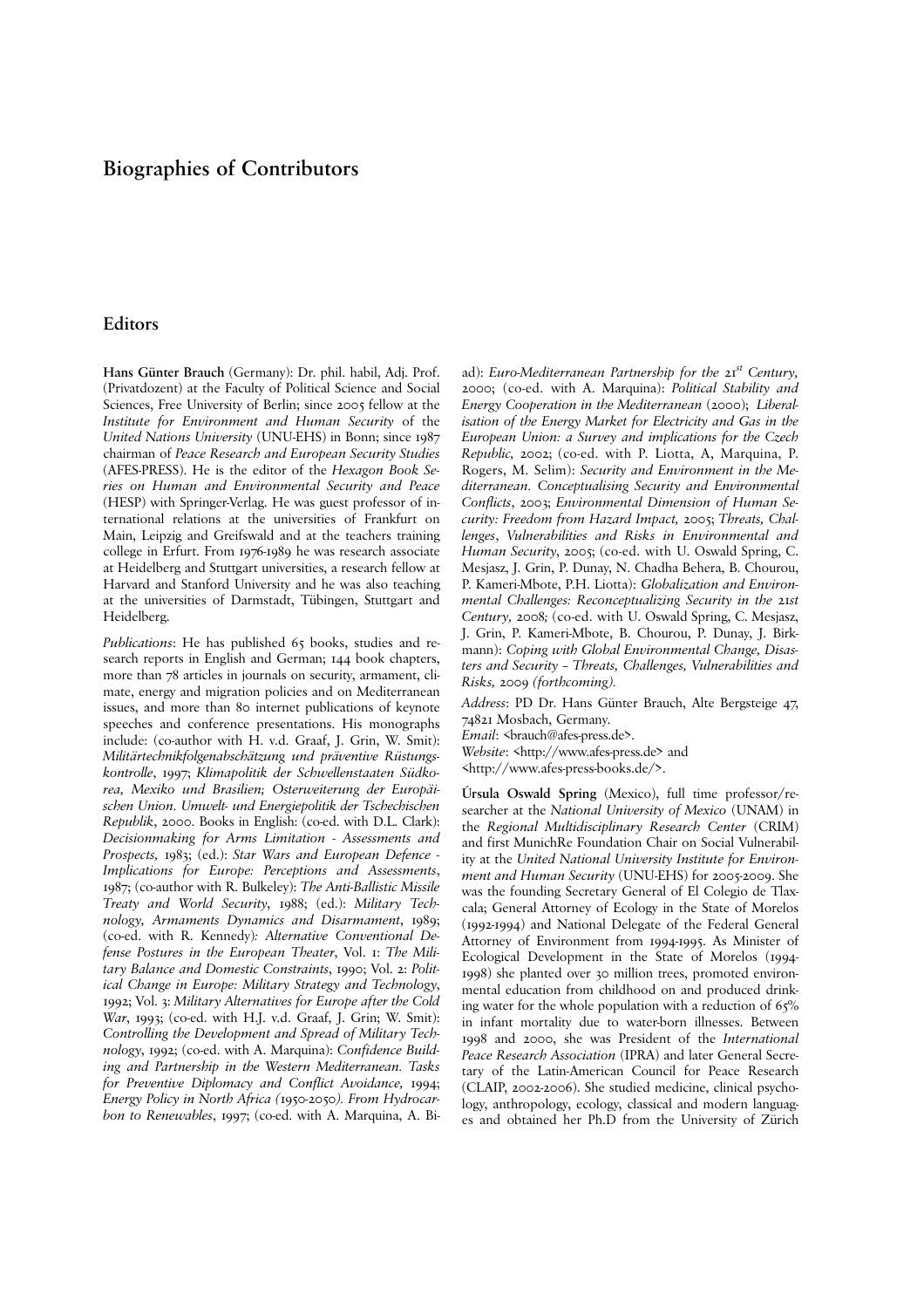(1978). For her scientific work she received the *Price Sor Juana Inés de la Cruz* (2005), the *Environmental Merit in Tlaxcala*, Mexico (2005. 2006); the *Price of Development of the UN* in Geneva. She was recognized as *Women Academic in UNAM* (1990 and 2000); and *Women of the Year* (2000). She works on nonviolence and sustainable agriculture with groups of peasants and women and is the representative for Latin American of *Diverse Women for Diversity*. She has written 45 books and more than 328 scientific articles and book chapters on sustainability, water, gender, development, poverty, drug consumption, brain damage due to under-nourishment, peasantry, social vulnerability, genetic modified organisms, bioethics and human, gender and environmental security, peace and conflict resolution, democracy and conflict negotiation. Among her major publications are: (co-author with Rudolf Strahm): *Why we are so poor?* (translated into 17 languages, 1.5 million copies); *Unterentwicklung als Folge von Abhängigkeit* (Berne: Lang, 1978); *Mercado y Dependencia* (México, D.F.: Ed. Nueva Imagen, 1979); *Piedras en el Surco* (México, D.F.: UAM-X, 1983); *Campesinos Protagonistas de su Historia: la Coalición de los Ejidos Colectivos de los Valles del Yaqui y Mayo, una Salida a la Cultura de la Pobreza* (México, D.F.: UAM-X, 1986); *Estrategias de Supervivencia en la Ciudad de México* (Cuernavaca: CRIM/UNAM, 1991); *Fuenteovejuna o Caos Ecológico* (Cuernavaca: CRIM/ UNAM, 1999); (ed.): *Peace Studies from a Global Perspective: Human Needs in a Cooperative World* (New Delhi: Mbooks, 2000); (co-author with Mario Salinas): *Gestión de Paz, Democracia y Seguridad en América Latina* (México, D.F.: UNAM-CRIM/Coltlax, Böll, 2002); (ed.): *El recurso agua en el Alto Balsas* (México, D.F.: IGF, CRIM/UNAM, 2003); (Ed.): *Soberanía y Desarrollo Regional. El México que queremos* (México, D.F.: UNAM, 2003); (ed.): *Resolución noviolenta de conflictos en sociedades indígenas y minorías* (México, D.F.: CLAIP, IPRA & Böll Fundation, COLTLAX, 2004); *El valor del agua: una visión socioeconómica de un Conflicto Ambiental* (COLTLAX, CONACYT, 2005); (ed.): *International Security, Peace, Development, and Environment*, Book 39: *Encyclopaedia on Life Support Systems* (Paris: UNESCO - EOLSS, UK, online); *Gender and Disasters* (Bonn: UNU-EHS, 2008); (co-ed. with H.G. Brauch, C. Mesjasz, J. Grin, P. Dunay, N. Chadha Behera, B. Chourou, P. Kameri-Mbote, P.H. Liotta): *Globalization and Environmental Challenges: Reconceptualizing Security in the* 21 *st Century,* 2008*;* (co-ed. with H.G. Brauch, C. Mesjasz, J. Grin, P. Kameri-Mbote, B. Chourou, P. Dunay, J. Birkmann): *Coping with Global Environmental Change, Disasters and Security – Threats, Challenges, Vulnerabilities and Risks,* 2009 *(forthcoming).* 

*Address:* Prof. Dr. Úrsula Oswald Spring, Priv. Río Bravo Núm.1, Col. Vistahermosa, Cuernavaca, Morelos, 62290 México.

*Email:*  $\langle$ uoswald@gmail.com> and

<uoswald @servidor.unam.mx>.

*Website:* <http://www.afes-press.de/html/download\_oswald. html>.

**John Grin** (Netherlands) is professor at the Department of Political Science of the University of Amsterdam and scientific director of the Amsterdam School for Social science Research (ASSR; at: <[www.assr.nl>](http://www.assr.nl)). A physicist by training, his main interest throughout his career has been political judgment of and governance over socio-technological development, empirically focusing on military technology and security policy; agriculture, water management and biomedical technology. He co-established and is co-director of the transdisciplinary *Dutch Knowledge Network for System Innovations and Transitions* (KSI; [<www.ksinetwork.nl>](http://www.ksinetwork.nl)), in which some hundred researchers of ten different universities co-operate on major changes towards a sustainable society. His books include: *Military-technological choices and political implications. Command and control in established NATO posture and a non-provocative defence* (Amsterdam: VU University Press; New York: St. Martin's Press, 1990); (co-ed. with Wim A. Smit, Lev Voronkov): *Military-technological innovation and stability in a changing world. Politically assessing and influencing weapon innovation and military research and development* (Amsterdam: VU University Press, 1992); (co-ed. with Hans Günter Brauch, Henny van der Graaf, Wim Smit): *Controlling the Development and Spread of Military Technology* (Amsterdam: VU University Press, 1992); (co-author with. Hans Günter Brauch, Henk van de Graaf, Wim Smit): *Militärtechnikfolgenabschätzung und Präventive Rüstungskontrolle. Institutionen, Verfahren und Instrumente* (Münster: LIT, 1997); (co-author with Henk van de Graaf, Rob Hoppe): *Technology assessment through interaction: A guide* (Den Haag: SDU, 1997); (co-ed. with Armin Grunwald): V*ision Assessment: Shaping Technology in* 21*st century society. Towards a repertoire for Technology Assessment* (Heidelberg: Springer, 2000); (co-ed. with Wytske Versteeg and Maarten Hajer): *Meervoudige democratie – ervaringen met vernieuwend bestuur* (Amsterdam: Aksant, 2006) and (co-author with Arienne van Staveren) *Werken aan systeeminnovaties* (Assen: van Grocum, 2007)*;* (co-ed. with H.G. Brauch, U. Oswald Spring, C. Mesjasz, P. Dunay, N. Chadha Behera, B. Chourou, P. Kameri-Mbote, P.H. Liotta): *Globalization and Environmental Challenges: Reconceptualizing Security in the* 21*st Century,* 2008*;* (co-ed. with H.G. Brauch, U. Oswald Spring, C. Mesjasz, **P.** Kameri-Mbote, B. Chourou, P. Dunay, J. Birkmann): *Coping with Global Environmental Change, Disasters and Security – Threats, Challenges, Vulnerabilities and Risks,* 2009 *(forthcoming).*

*Address:* Prof. Dr. John Grin, Dept. of Political Science, University of Amsterdam OZ Achterburgwal 237, 1012 DL Amsterdam, Netherlands.

*E-mail:* <[j.grin@uva.nl>](mailto:j.grin@uva.nl).

*Website:* <http://home.medewerker.uva.nl/j.grin/> and at: <http://www.afes-press.de/html/grin\_en.html>.

**Czeslaw Mesjasz** (Poland): Dr habil., associate professor, Faculty of Management, Cracow University of Economics, Cracow, Poland. His research interests include applications of systems approach in management and in international relations, game theory, conflict resolution and negotiation, and the links between economics, finance and security. In 1992-1996 he was the convener of the Defence and Disar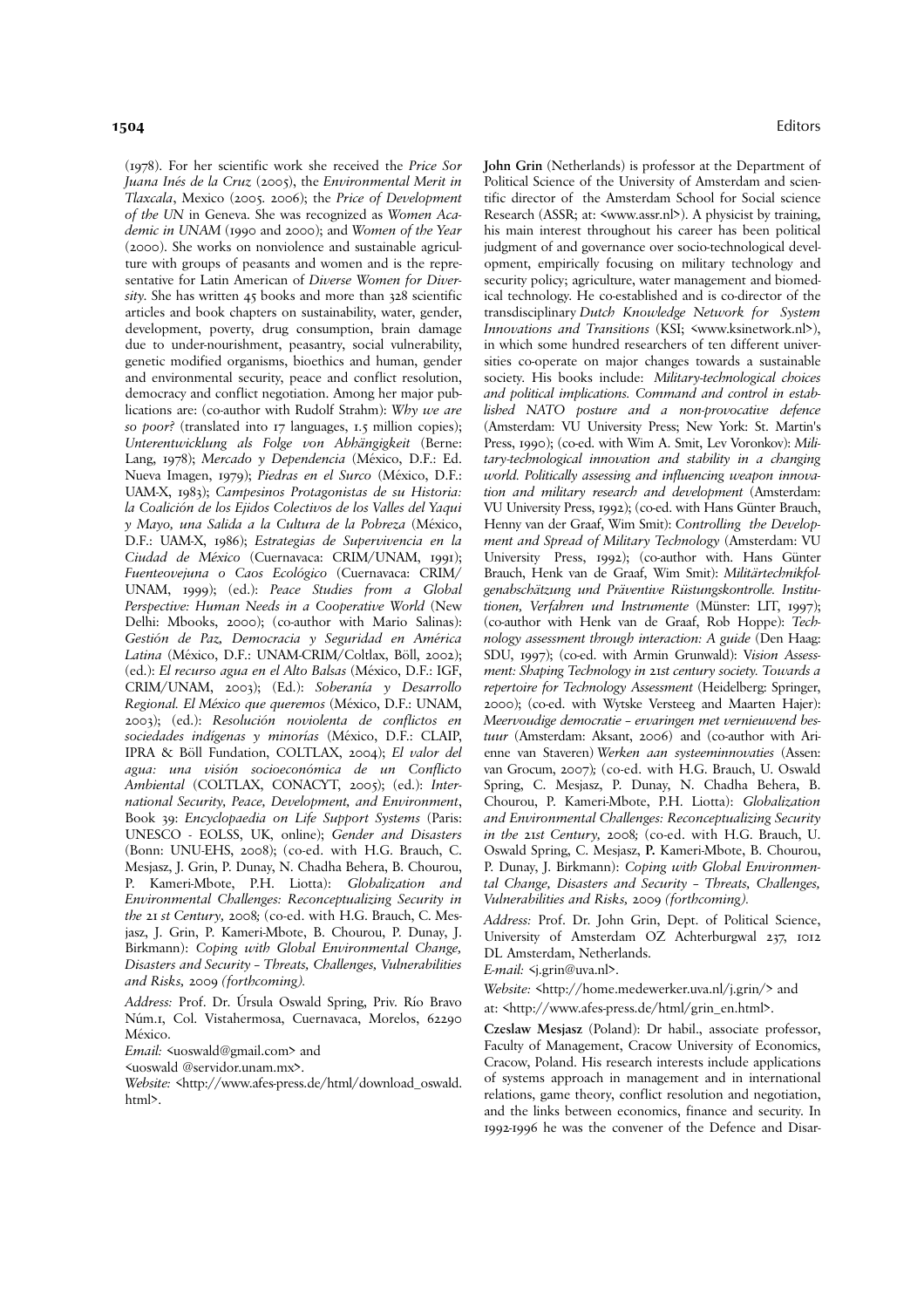mament Commission of IPRA (*International Peace Research Association*). In 1991-1992 he received a NATO Democratic Institutions Fellowship. In 1992-1993 he was a Visiting Research Fellow at the Centre for Peace and Conflict Research in Copenhagen (later COPRI). He published some 180 works – two books in Polish, papers and book chapters in Polish and in English on management and international security. His major works in the fields associated with peace and security studies are: "Applications of Systems Modelling in Peace Research", in: *Journal of Peace Research*, 25,3, 1988; "Eastern Post-Cold War Peace Dividend: A Preliminary Typology of Components", in: Møller, Bjørn; Voronkov, Lev (Eds.): *Defence Doctrines and Conversion* (Aldershot: Dartmouth, 1996): 123-133; "Reorganization of Commercial Debt: Negotiations between Poland and the London Club (1981-1994)", in: Kremenyuk, Victor A.; Sjöstedt, Gunnar (Eds.): *International Economic Negotiation: Models versus Reality* (Cheltenham: Elgar, 2000): 149-174; "Economic and Financial Globalisation: Its Consequences for Security In the Early 21st Century", in: Brauch, H.G; Liotta, P.H.; Marquina, A.; Rogers, P. F.; El-Sayed Selim, M. (Eds): *Security and Environment in the Mediterranean. Conceptualising Security and Environmental Conflicts* (Berlin - Heidelberg - New York: Springer, 2003): 289-300; (co-author with Rogowski, Wojciech): "A Survey of Definitions of Financial Stability", in: Mieczysaw, Dobija; Martin Susan (Eds.): *General Accounting Theory. Towards Balanced Development* (Cracow: Cracow University of Economics, 2005): 437-465; (co-ed. with H.G. Brauch, U. Oswald Spring, J .Grin, P. Dunay, N. Chadha Behera, B. Chourou, P. Kameri-Mbote, P.H. Liotta): *Globalization and Environmental Challenges: Reconceptualizing Security in the* 21*st Century,* 2008*;* (co-ed. with H.G. Brauch, U. Oswald Spring, J.Grin, P. Kameri-Mbote, B. Chourou, P. Dunay, J. Birkmann): *Coping with Global Environmental Change, Disasters and Security – Threats, Challenges, Vulnerabilities and Risks,* 2009 *(forthcoming).*

*Address:* Assoc. Prof. Czeslaw Mesjasz, Cracow University of Economics, Pl-31-510 Kraków, ul Rakowicka 27, Poland. *Email:* <mesjaszc@ae.krakow.pl>.

*Website:* <http://janek.ae.krakow.pl/~zkpz/prac/mesjasz. html>; <http://www.ae.krakow.pl/~mesjaszc>, and <http://www.afes-press.de/html/mesjasz\_en.html>.

**Patricia Kameri-Mbote** (Kenya), associate professor, School of Law, University of Nairobi, Chair, Department of Private Law and programme director for Africa, International Environmental Law Research Centre (IELRC), Nairobi. She studied law at the University of Nairobi, the University of Warwick, the University of Zimbabwe and pursued her doctoral studies at Stanford Law School, Stanford University. She is currently also an advocate of the High Court of Kenya. She has also taught international environmental law at the University of Kansas. She is a member of the IUCN Commission on Environmental Law, a board member of the *Advocates Coalition for Development and Environment* (ACODE-Uganda) and *Women and Law in East Africa* (WLEA). She has consulted for many international and national agencies including the World Bank, *United Nations Environment Programme* (UNEP), the *United Na-*

*tions Development Programm*e (UNDP), the *World Intellectual Property Organization* (WIPO), the *Norwegian Agency for Development Cooperation* (NORAD) and the government of Kenya. She is also the Africa Editor of the *Law, Environment and Development Journal* (LEAD Journal), a peer-reviewed academic journal jointly published by IELRC and SOAS. She is also a member of the Editorial Board of the peer reviewed *Journal* of *Global Environmental Politics* (GEP). She has published widely in the areas of international law, environmental law, women's rights and property rights. Her research interests include public international law, environment and natural resources law and policy, human rights, women's rights, intellectual property rights, biotechnology policy and law and economic law. Among her major publications are: (co-author with N. Chalifour et al.: *Land Use for Sustainable Development* (New York: Cambridge University Press, 2007); *Property Rights and Biodiversity Management in Kenya* (Nairobi: ACTS Press, 2002); *The Making of a Framework Environmental Law in Kenya* (Nairobi: ACTS Press, 2001); (co-author with C.O. Okidi): *Coming to Life: Biotechnology in African Economic Recovery* (1994); (co-author with Calestous Juma and John Mugabe): "Towards a Liability and Redress System under the Cartagena Protocol on Biosafety: A Review of the Kenya National Legal System", in: *East African Law Journal* (2004); "Gender Dimensions of Law, Colonialism and Inheritance in East Africa: Kenyan Women's Experiences", in: *VRÜ - Verfassung und Recht in Übersee – Law and Politics in Africa, Asia and Latin America* (2002); (co-ed. with H.G. Brauch, U. Oswald Spring, C. Mesjasz, J. Grin, P. Dunay, N. Chadha Behera, B. Chourou, P.H. Liotta): *Globalization and Environmental Challenges: Reconceptualizing Security in the* 21*st Centur (Berlin – Heidelberg – New York: Springer-Verlag,* 2008*); Environmental Governance in Kenya: Implementating the Framework of Law (Nairobi:. East African Educational Publishers,* 2008*);* (coed. with H.G. Brauch, U. Oswald Spring, C. Mesjasz, J.Grin, B. Chourou, P. Dunay, J. Birkmann): *Coping with Global Environmental Change, Disasters and Security – Threats, Challenges, Vulnerabilities and Risks,* 2009 *(Berlin – Heidelberg – New York: Springer-Verlag, forthcoming).* 

*Address:* Prof. Dr. Patricia Kameri-Mbote International Environmental Law Research Centre, Kenya Office, PO Box 2394 KNH, 00202 Nairobi, Kenya.

*Email:* <pkameri-mbote@ielrc.org>.

*Website:* <http://www.ielrc.org/africa/index.php>.

**Navnita Chadha Behera** (New Delhi), professor at the Nelson Mandela Centre for Peace and Conflict Resolution, Jamia Millia Islamia. She has earlier served as a reader at Delhi University, an assistant research professor, Centre for Policy Research and, assistant director, Women in Security, Conflict Management and Peace. She was a visiting fellow at The Brookings Institution (2001-2002) and University of Illinois at Urbana-Champaign (1997-1998). Her books include: *Demystifying Kashmir* (Washington DC: Brookings Press, 2006 - New Delhi: Pearson Education, 2007); (ed.): *Gender, Conflict and Migration* (New Delhi: Sage, 2006); *State, Identity and Violence: Jammu, Kashmir and Ladakh* (New Delhi: Manohar Publishers, 2000); (ed.): *State, Peo-*